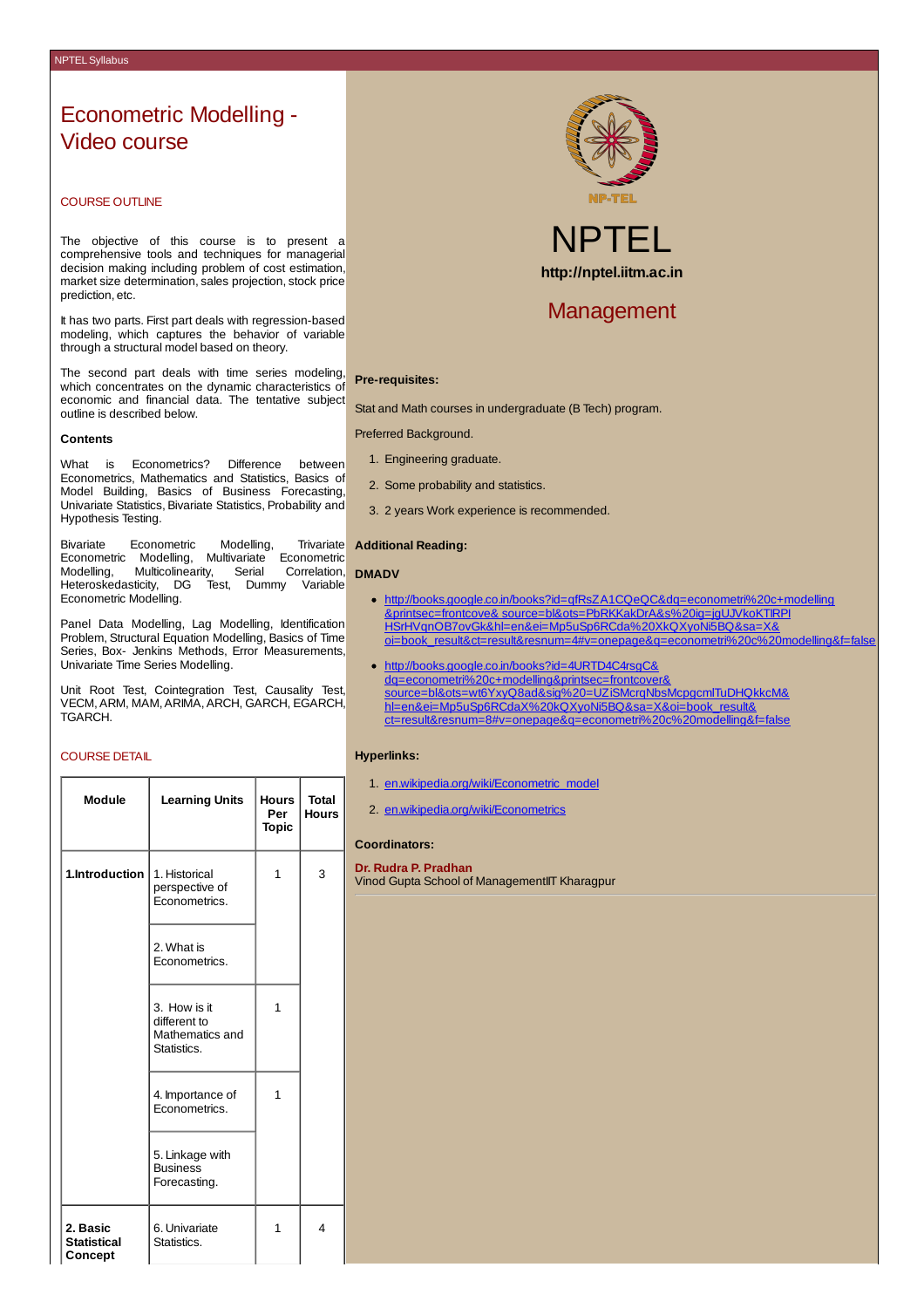|                                                       | 7. Bivariate<br>Statistics.                        | 1 |   |
|-------------------------------------------------------|----------------------------------------------------|---|---|
|                                                       | 8. Probability.                                    | 1 |   |
|                                                       | 9. Hypothesis<br>Testing                           | 1 |   |
| 3. Foundation<br>οf<br>Econometric<br>Modelling       | 10. Basics of<br>Econometric<br>Modelling.         | 1 | 7 |
|                                                       | 11. Bivariate<br>Econometric<br>Modelling.         | 2 |   |
|                                                       | 12. Trivariate<br>Econometric<br>Modelling.        | 2 |   |
|                                                       | 13. Multivariate<br>Econometric<br>Modelling.      | 2 |   |
| 4. Assessing<br>the                                   | 14. Multicolinearity.                              | 2 | 7 |
| <b>Assumptions</b><br>of<br>Econometric<br>Modelling  | 15. Serial<br>Correlation.                         | 2 |   |
|                                                       | 16.<br>Heteroskedasticity.                         | 2 |   |
|                                                       | 17. DG Test.                                       | 1 |   |
| 5. Extension<br>of<br><b>Econometric</b><br>Modelling | 18. Dummy<br>Variable<br>Econometric<br>Modelling. | 2 | 9 |
|                                                       | 19. Panel Data<br>Modelling.                       | 2 |   |
|                                                       | 20. Lag Modelling.                                 | 2 |   |
|                                                       | 21. Identification<br>Problem.                     | 1 |   |
|                                                       | 22. Structural<br>Equation<br>Modelling.           | 2 |   |
| 6. Time<br>Series<br><b>Econometric</b>               | 23. Basics of Time<br>Series.                      | 1 | 8 |
| Modelling                                             | 24. Box - Jenkins<br>Methods.                      |   |   |
|                                                       | 25. Error<br>Measurements.                         | 1 |   |
|                                                       | 26. Univariate                                     |   |   |